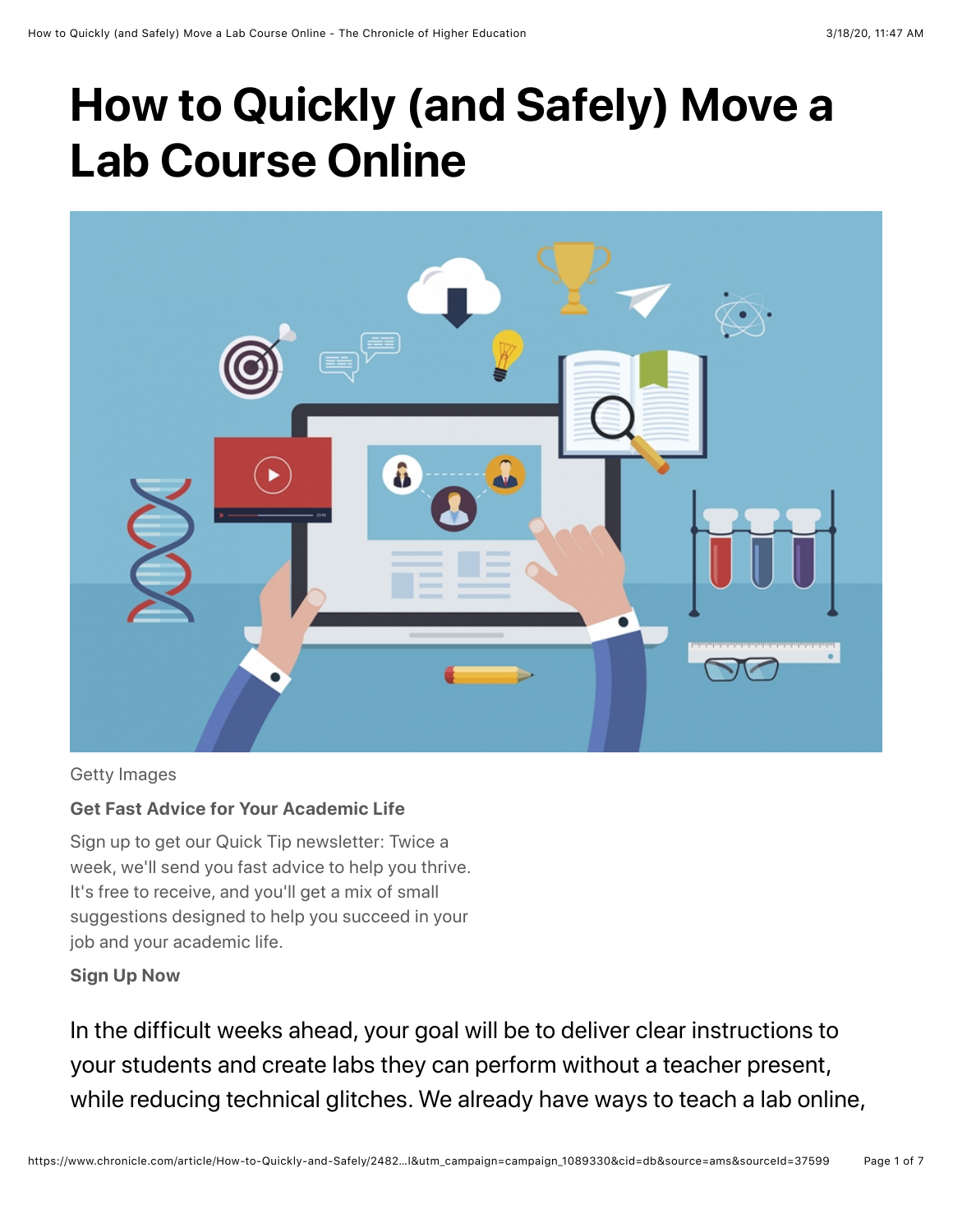but if you've never used them before, they may seem intimidating — especially at a time when everyone is feeling stressed by our global health crisis.

What follows is a quick primer on how to shift a lab course online. First, a look at the three kinds of labs you can offer via technology:

 resources available to your students now, and what they may be able to **Instructor-created labs.** You may be able to modify a previously planned lab so that students can perform it at home. Or, due to limited resources, the better option might be creating a new lab from scratch. So first consider the purchase. Citizen science on *iNaturalist* and **[Zooniverse](https://www.zooniverse.org/)** have great projects that allow students to gather and sort data, and can be transformed into labs as well.

 Keep in mind: Students do not always purchase the required lab materials in a timely manner. In addition, they may not have access to some materials if their local stores sell out of supplies. Focus on supplies in the home if you can.

- **Pros:** Teacher-created labs may allow you to better meet your learning objectives for the course. Likewise, you can control the instructions for the lab and post them in your institution's learning-management system.
- you may face a lot of time revising it to meet learning objectives. Lab **Cons:** Problems may include students not purchasing the lab materials or not having access to them. If the lab is not easy to perform in the home, creation takes time.

[Carolina](https://www.carolina.com/distance-learning-science-kits-solutions/21105.ct), allow you to assemble a kit for a lab you've designed and then have Lab kits. Companies, such as **Hands-On Labs and [eScience Labs](https://esciencelabs.com/)**, provide assembled kits and host predesigned labs on their own online platforms. Both companies report being able to have the online platform ready for students within 48 hours, with the kits arriving shortly afterward. Other companies, like students purchase the kit. If you have a lab that could be performed at home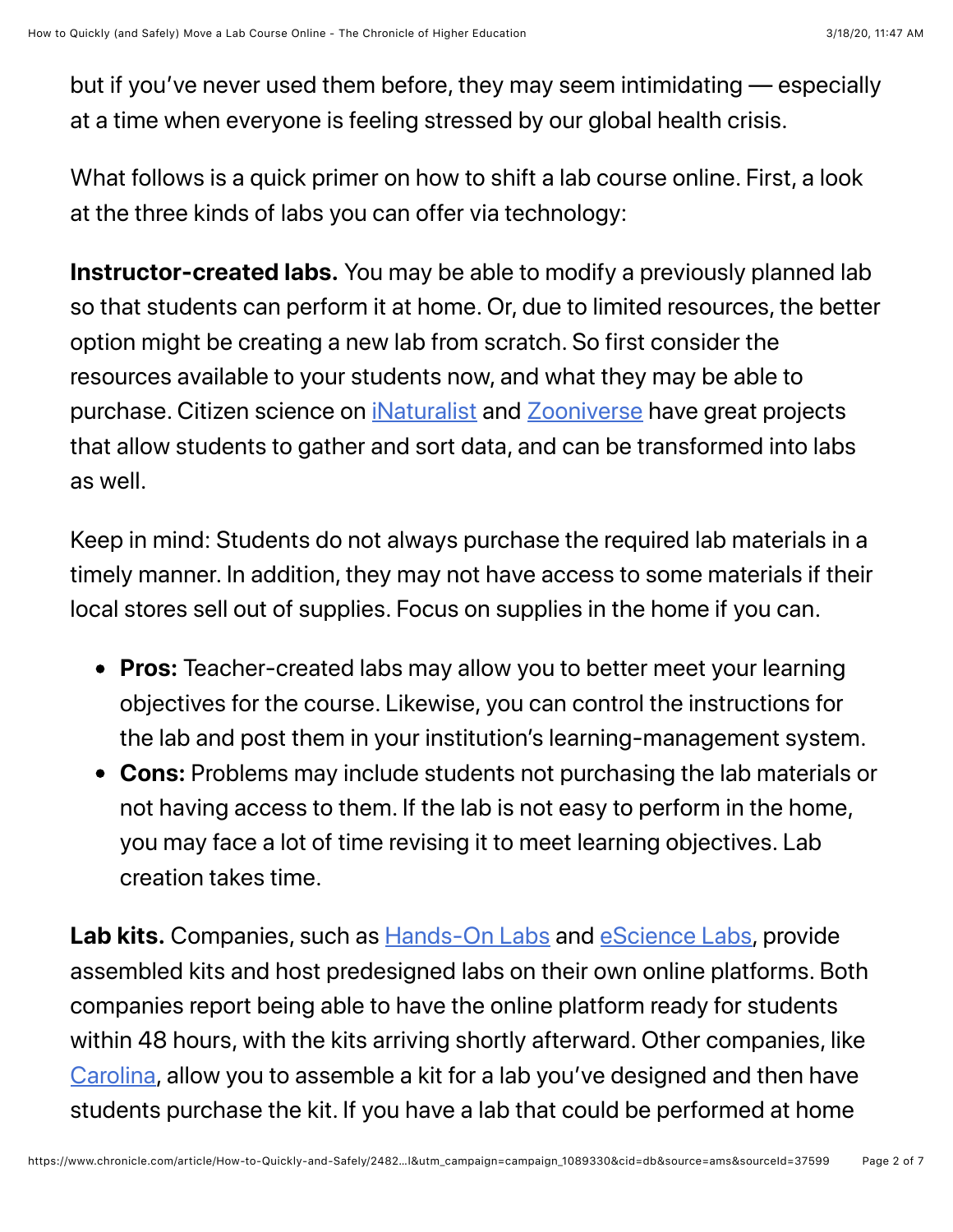and students just need supplies, this is a great option.

- take a picture of their results with a notecard in the shot that has their **Pros:** In-home labs are a good learning experience. Require students to name and date on it — to help verify that they performed the lab.
- to receive it before they need it. **Cons:** The kits can be expensive. Glitches can occur with obtaining access to the lab instructions. Ideally, you can post those instructions in the campus learning-management system. I've found lab companies to be very responsive in helping students obtain access as well. Issues may occur with students not purchasing the kit. If possible, have your institution order the kits and send them to students. This is a good option when lab fees have already been collected. Otherwise, post information about ordering the kit as early as possible so students have plenty of time



 courses. For an upper-level lab class, you usually need a more detailed exploration of the content, which can come with a cost. I recommend [PhET](https://phet.colorado.edu/) **Virtual labs and simulations.** There are different ways to do virtual labs. Some open-access resources can support all the needs of introductory lab simulations and the simulations found on the Howard Hughes Medical Institute's [BioInteractive](https://www.biointeractive.org/classroom-resources) website as free resources for an intro lab class.

[Labster](https://www.labster.com/) has detailed simulations that walk students through experiments as if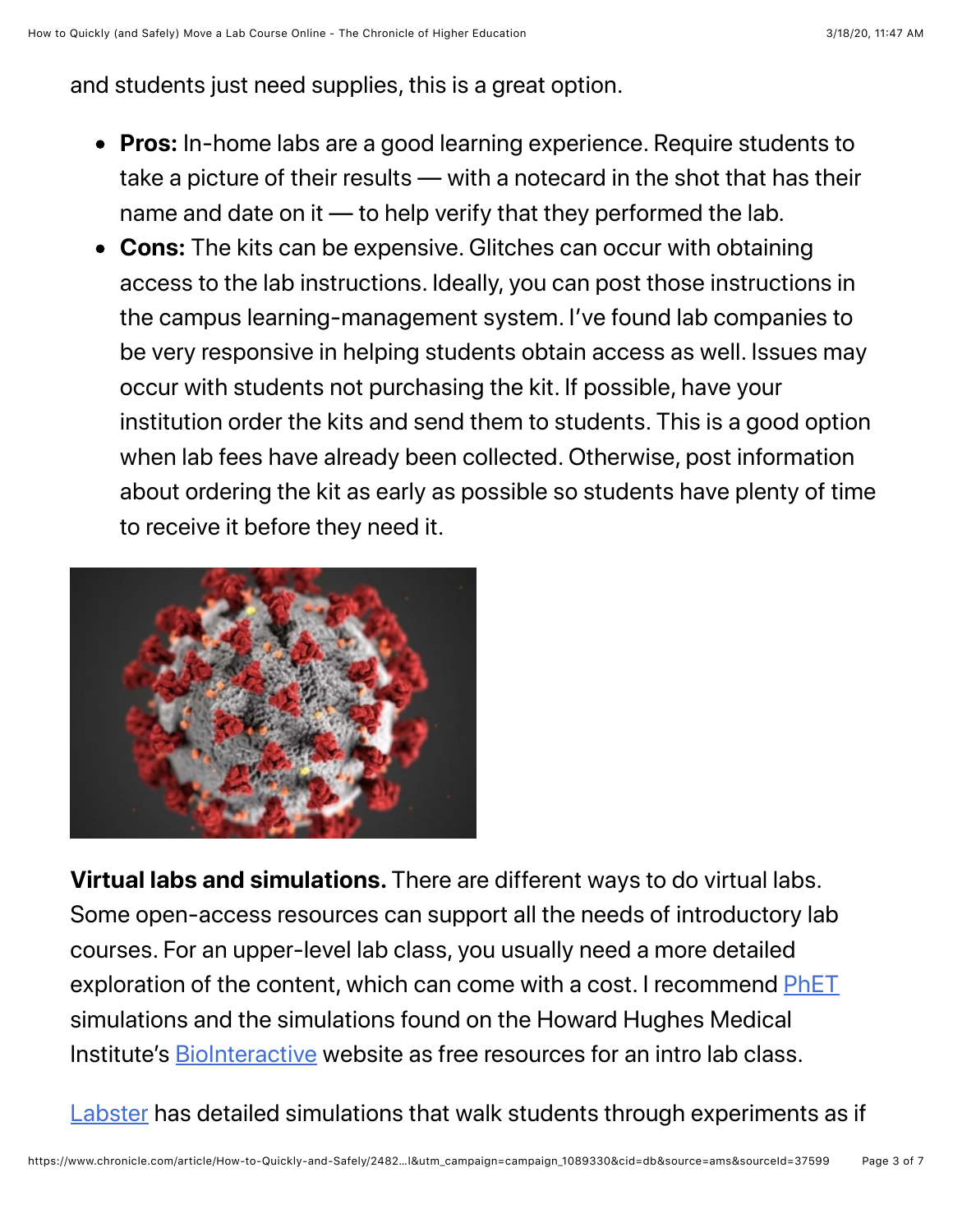to have you up and running in about an hour. Both of these simulations come they were in a laboratory or doing field work. They work well for lower- or upper-level courses. The company reps report they are able to have labs for a class up and running in 24 to 48 hours. [Visible Body](https://www.visiblebody.com/en-us/) is a good resource to support, or replace, in-home dissections. Visible Body reps report being able with a cost, but lab fees that students have already paid could possibly be applied here.

- **Pros:** Online simulations can let students explore concepts and test their predictions without purchasing anything beyond access to the website, if needed. All the resources discussed here include some form of assignments you may be able to use.
- coming weeks, when you thought everything was set. Have all the **Cons:** Online resources may go down. Links break, and organizations may reduce support for their online material preventing access in the information to perform the lab in your learning-management system, if possible. Be careful about Java simulations in PhET. Not every student may be able to run them. Stick to HTML5 simulations that have wider support in modern web browsers. Students may have lots of questions about accessing a particular lab platform, but once they do have access, these simulations provide a robust alternative to in-person labs.

OK, so you know the options. How do you get started in moving your lab class online?

 for students. Entire introductory lab classes can be created with open-access **Start easy.** Assume students will not have access to resources that are uncommon around the house. Modify a previously planned lab if possible. If not, go for an open-access simulation and use, or modify, one of the online assignments associated with the simulation. That allows you to post all the lab instructions in your learning-management system, reducing access problems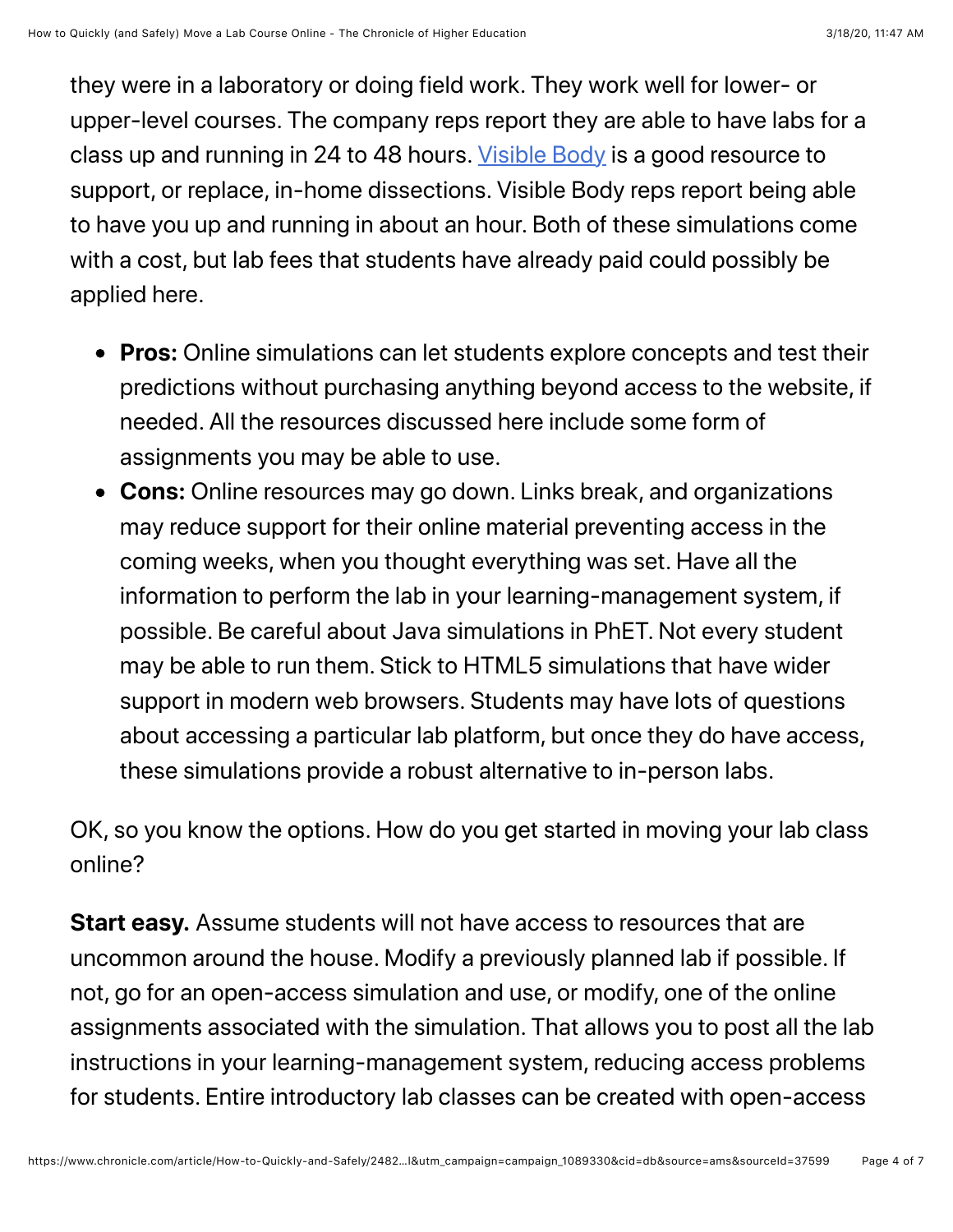### simulations.

Once you've organized that first lab, you will have a little time before students need to perform the next one. If you next want to offer a more-detailed lab, this is when you take some time to explore the options for kits and more-advanced simulations. I recommend the simulations because students can become confused while performing in-home labs when no one is there to answer questions. They may cut open a sheep heart (yes, there are lab kits in which students receive a sheep heart in the mail) at the wrong location or miss a critical step in an experiment — leading to frustration, confusion, and low grades on the lab.

**Search Our Advice Finder** 



Do you need help getting ahead in your career? Are you looking for solutions to put your college ahead of the curve?

Our new Advice Finder is for you.

 your teaching, improve student success, and meet Search this interactive tool to find ways to sharpen new challenges in higher education head on. You'll get guidance you can use whether you're new to higher education, new to your role, or simply need a refresher.

 Try it out by selecting your role on campus, or browse by topic. **[Get started here](https://www.chronicle.com/interactives/advice-finder#id=top_top)**.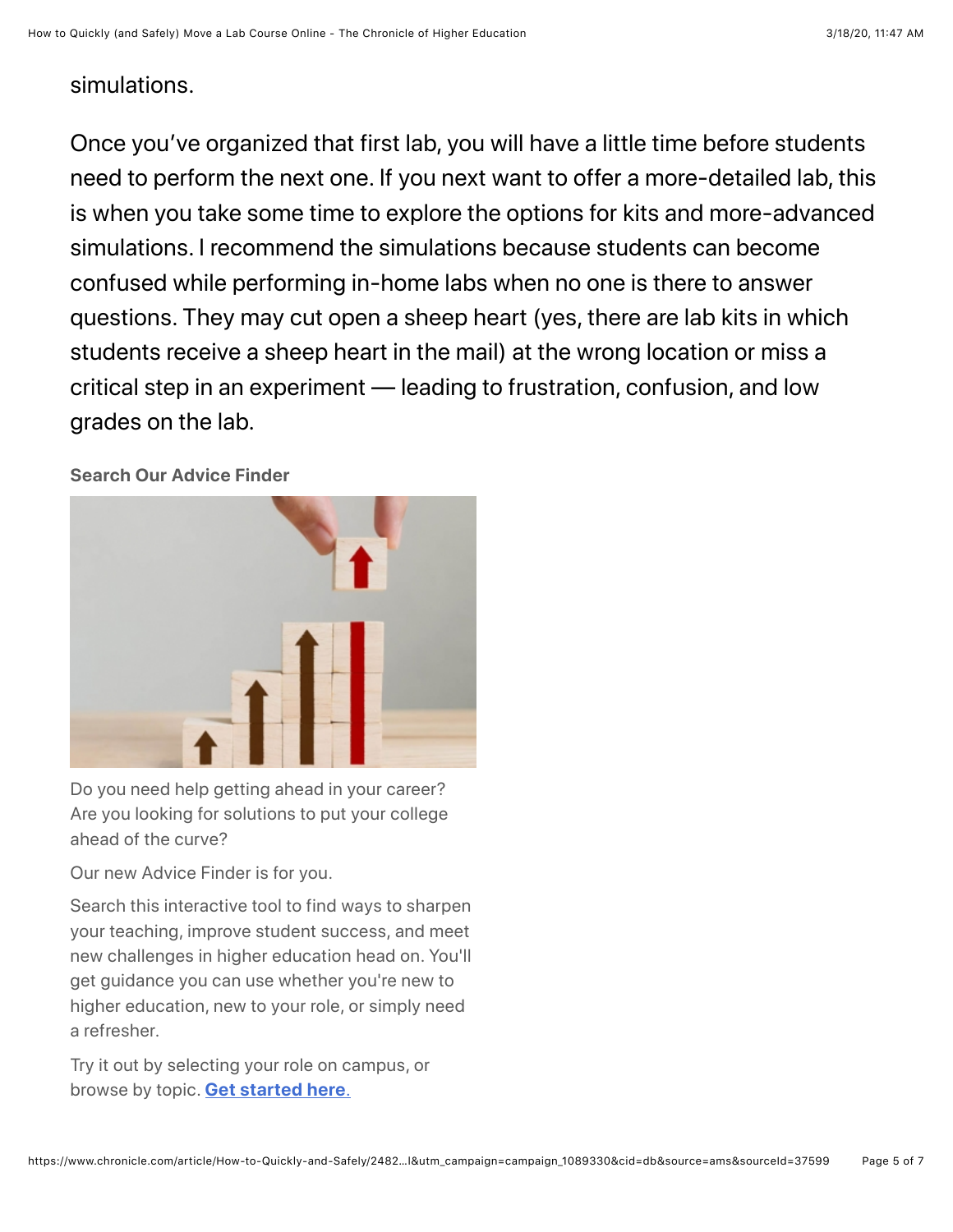**Try to connect the labs to your course objectives.** No doubt you wrote learning objectives based on the idea that the labs would be performed in class. Now the abrupt shift to online learning means the objectives and the labs need to be modified. It may be hard to tie the labs you can create — or have access to online — directly to course objectives designed for in-person labs. Do your best to modify them for remote instruction. For example, if a previous learning objective had students using a microscope to identify structures in a cell, if the focus is on structure identification and not microscope use, the learning objective can be modified to use images found online or in a simulation.

 today's online lab courses. **Preach lab safety at home.** You are not going to be asking students to do anything too dangerous at home. Still, establishing safety precautions for athome labs is very important. Just like in the laboratory, students need to follow safety protocols at home, whether they are using materials they assembled on their own or lab kits that arrived in the mail. Include online safety videos to prepare students before they do that first lab. Make sure to discuss complications at home that need to be considered before performing the lab, such as kids and pets. Include an assignment or discussion about specific steps students will take to be safe. All of those steps are already common in

 for both you and the students. Take a break when you need it and be flexible **Be available online.** Make sure you are close to the computer to support your students when they are starting new kinds of labs. There will be a lot of questions, and it can be frustrating and overwhelming under time constraints with due dates. Do not try to mix several different platforms to create your online laboratory experience. It will cause confusion and frustration for you and the students.

## **Make your lab instructions as simple and clear as possible.** You will not be